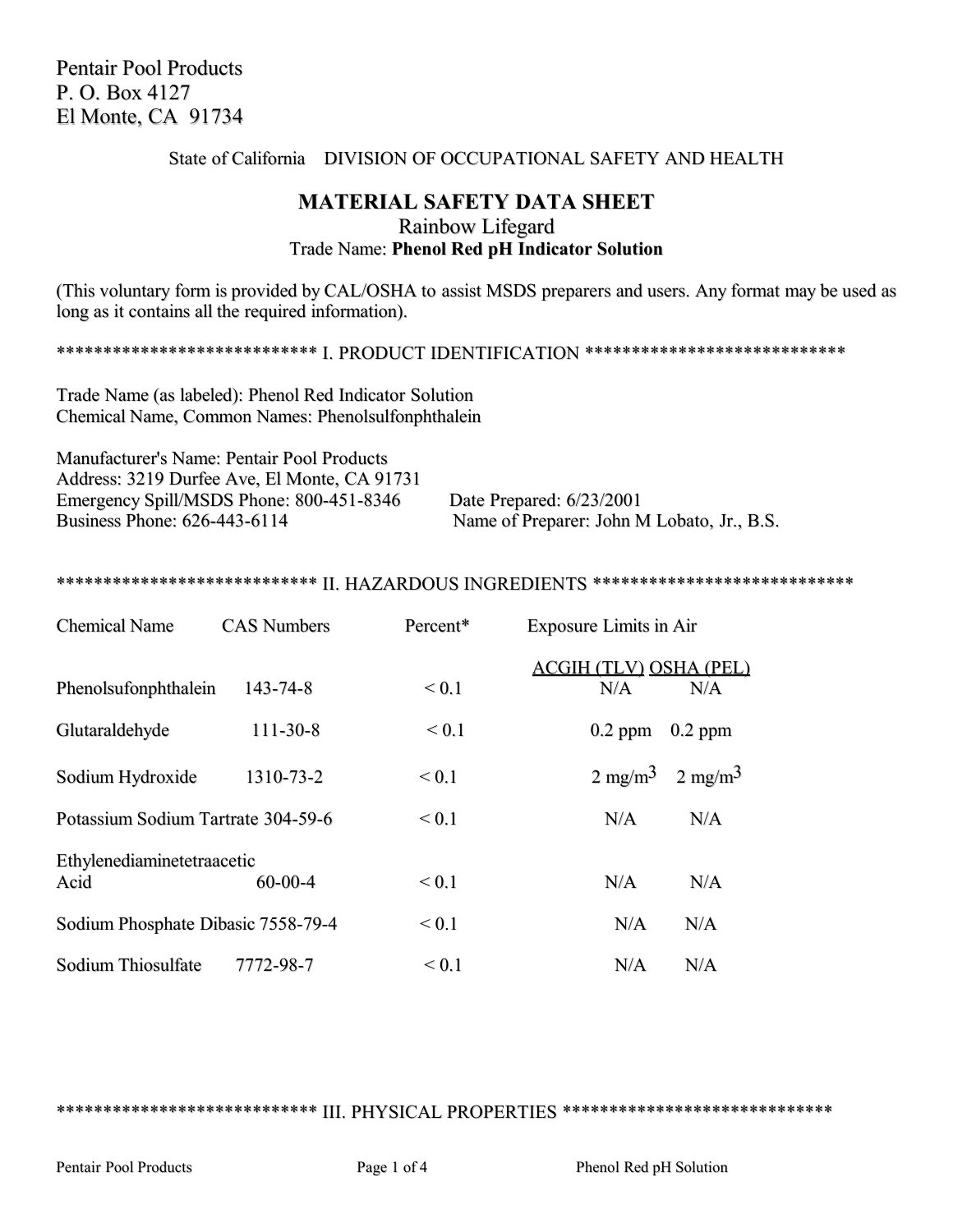N/A Melting Point or range, OF

Vapor Density ( $air = 1$ ): Specific Gravity: 1 Boiling Point or range, OF 212 Solubility in Water: Complete Vapor Pressure, mm Hg at 200C: 18 Evaporation rate (butyl acetate = 1):  $N/A$ Appearance and odor: Clear red liquid, no odor

HOW TO DETECT THIS SUBSTANCE: (Warning properties of substance as a gas, vapor, dust, or mist). Under normal use conditions this product does not produce a hazardous gas, vapor, dust or mist.

# \*\*\*\*\*\*\*\*\*\*\*\*\*\*\*\*\*\*\*\*\*\*\*\*\*\* IV FIRE AND EXPLOSION \*\*\*\*\*\*\*\*\*\*\*\*\*\*\*\*\*\*\*\*\*\*\*\*\*\*\*\*\*

Flash Point, <sup>O</sup>F (give method): N/A Autoignition temperature, <sup>O</sup>F: N/A Flammable limits in air, volume %: Lower N/A Upper  $N/A$ Fire extinguishing materials: N/A

\_ Water Spray Carbon Dioxide \_\_\_\_\_\_ Other

\_\_ Dry Chemical Foam Dry Chemical

Special Fire Fighting Procedures: N/A

Unusual Fire and Explosion Hazards: N/A

# \*\*\*\*\*\*\*\*\*\*\*\*\*\*\*\*\*\*\*\*\*\*\*\*\*\*\*\*\* V. HEALTH HAZARD INFORMATION \*\*\*\*\*\*\*\*\*\*\*\*\*\*\*\*\*\*\*\*\*\*\*\*\*

Inhaled: N/A Contact with Skin or Eyes: May cause irritation Absorbed through skin: N/A Swallowed: It is unlikely that sufficient quantities to produce harmful effects would be swallowed.

HEALTH EFFECTS OR RISKS FROM EXPOSURE. Explain in lay terms. Attach extra page if more space is needed.

Acute: None known Chronic: No ill effects known

# FIRST AID: EMERGENCY PROCEDURES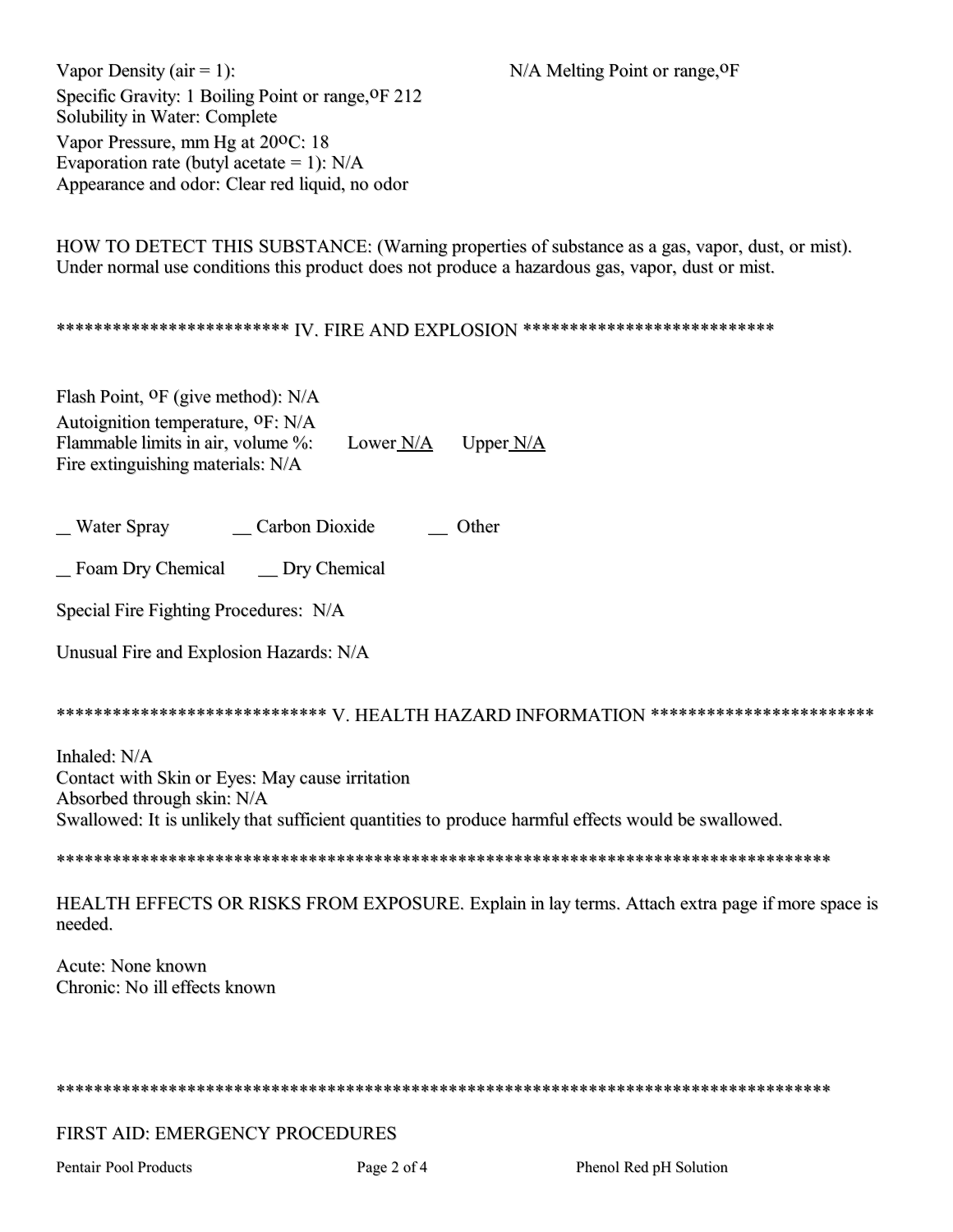Eye Contact: Flush with water for at least 15 minutes. Call physician. Skin Contact: Wash with soap and water Inhaled: N/A Swallowed: Call Physician

### **SUSPECTED CANCER AGENT?**

 $\bar{x}$  No: This product's ingredients are not found in the lists below. \_Yes: \_Federal OSHA \_NTP \_IARC \_CAL/OSHA (see note).\*

CAL/OSHA. Note: California employers using CAL/OSHA-regulated carcinogens must register with

MEDICAL CONDITIONS AGGRAVATED BY EXPOSURE: None Known RECOMMENDATIONS TO PHYSICIAN<sup>\*</sup>: N/A

\*\*\*\*\*\*\*\*\*\*\*\*\*\*\*\*\*\*\*\*\*\*\*\*\*\*\* VI. REACTIVITY DATA \*\*\*\*\*\*\*\*\*\*\*\*\*\*\*\*\*\*\*\*\*\*\*\*\*\*\*\*\*\*\*\*\*

Stability: X Stable Unstable Conditions to Avoid: N/A

Incompatibility (materials to avoid): N/A

Hazardous Decomposition Products (including combustion products): N/A

Hazardous Polymerization:  $\Box$  May occur  $X$  Will not occur

Conditions to Avoid: N/A

\*\*\*\*\*\*\*\*\*\*\*\*\*\*\*\*\*\*\*\*\* VII. SPILL, LEAK AND DISPOSAL PROCEDURES \*\*\*\*\*\*\*\*\*\*\*\*\*\*\*\*\*\*

Spill response procedures (include employee protection measures): Flush with water. Avoid skin contact.

Preparing wastes for disposal (container types, neutralization, etc.): N/A

Note: Dispose of all wastes in accordance with federal, state and local regulations.

### \*\*\*\*\*\*\*\*\*\*\*\*\*\*\*\*\*\*\*\*\*\*\*\*\*\* VIII. SPECIAL HANDLING INFORMATION \*\*\*\*\*\*\*\*\*\*\*\*\*\*\*\*\*\*\*

Ventilation and engineering controls: General dilution ventilation is generally adequate.